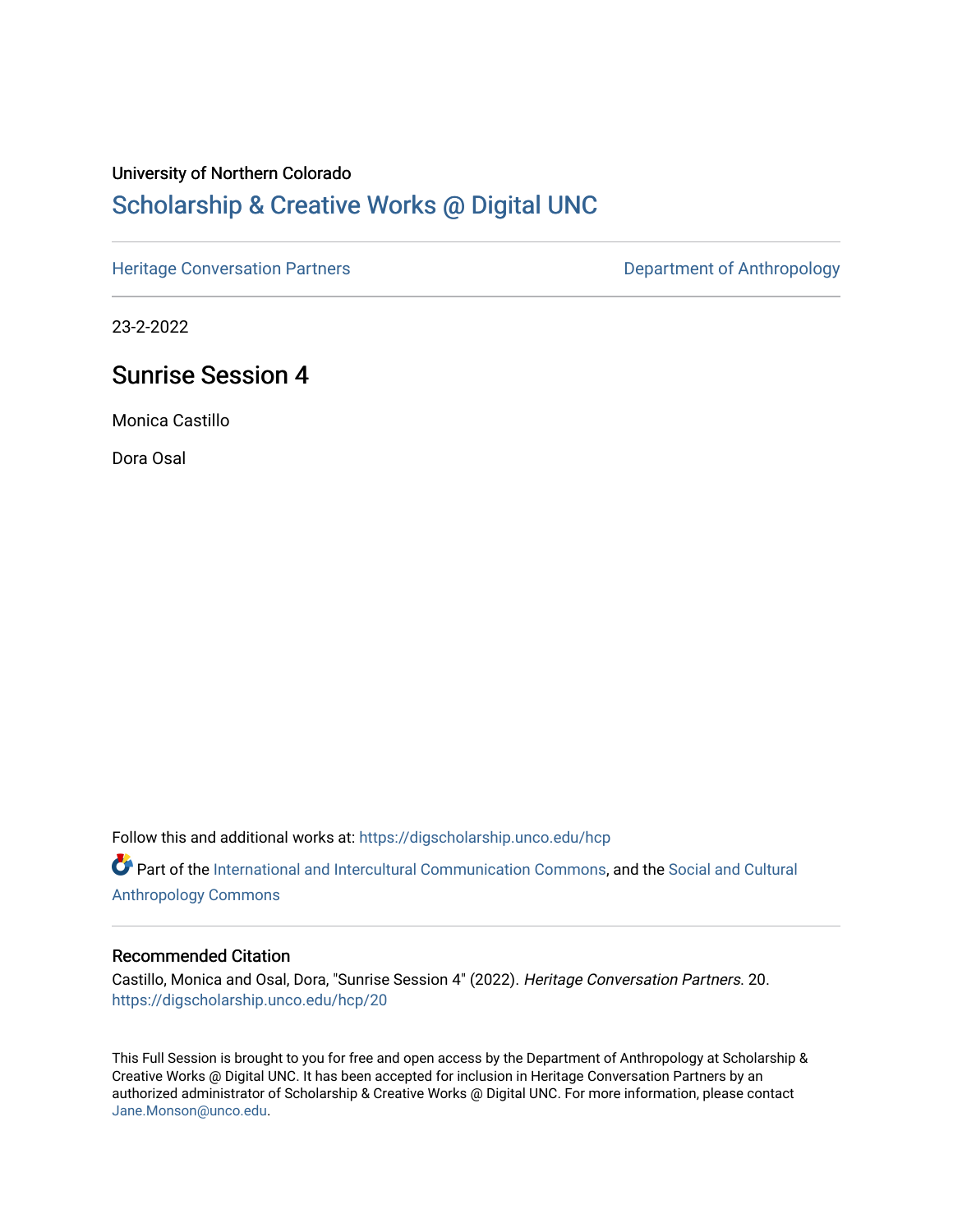#### **ZOOM RECORDING LINK:**

Start Time: Feb 23, 2022 06:00 PM

Meeting Recording:

[https://unco.zoom.us/rec/share/2rsUSGzWOMiFOJ-nvjsAt4XF8DQZ9CbsDVfSj2CNVq7N4Kg](https://unco.zoom.us/rec/share/2rsUSGzWOMiFOJ-nvjsAt4XF8DQZ9CbsDVfSj2CNVq7N4Kg2u2c-zyd6EZ3Ph65M.z9Yckw8pOrVhWYr-) [2u2c-zyd6EZ3Ph65M.z9Yckw8pOrVhWYr-](https://unco.zoom.us/rec/share/2rsUSGzWOMiFOJ-nvjsAt4XF8DQZ9CbsDVfSj2CNVq7N4Kg2u2c-zyd6EZ3Ph65M.z9Yckw8pOrVhWYr-)

| <b>Present:</b>                 | Liz Graf, Arianna Staiano, Nicole Crim, Amanda Wessels,<br>Sara Larson, Dora Osal, Monica Castillo |
|---------------------------------|----------------------------------------------------------------------------------------------------|
| <b>Medium:</b>                  | Zoom-Online Conversation                                                                           |
| <b>Date of Interview:</b>       | 2/23/2022                                                                                          |
| Language(s):                    | English                                                                                            |
| <b>Transcribed:</b>             | Auto-Transcribed by Zoom                                                                           |
| <b>Edited and Formatted by:</b> | Sara Larson                                                                                        |

**Brief Description of Contents:** Anthropology Students enrolled in ANT 300 at the University of Northern Colorado discuss types of houses, family and housing in their countries. Participants shared their house styles, what types of houses are common in their countries, what family dynamics are and what the housing-financial situation is like in their home countries. The discussions also asked the participants to talk about how their families operate, what the culture is like for married couples and life with children in the house. Questions were provided by Dr. Michael Kimball.

#### **Reference Key:**

| $LG = Liz$ Graf               |  |
|-------------------------------|--|
| $AS = Arianna Staiano$        |  |
| $AW = A$ manda Wessels        |  |
| $NC = Nicole Crim$            |  |
| $SL =$ Sara Larson            |  |
| $MC = \text{Monica}$ Castillo |  |
| $DO = Dora Osal$              |  |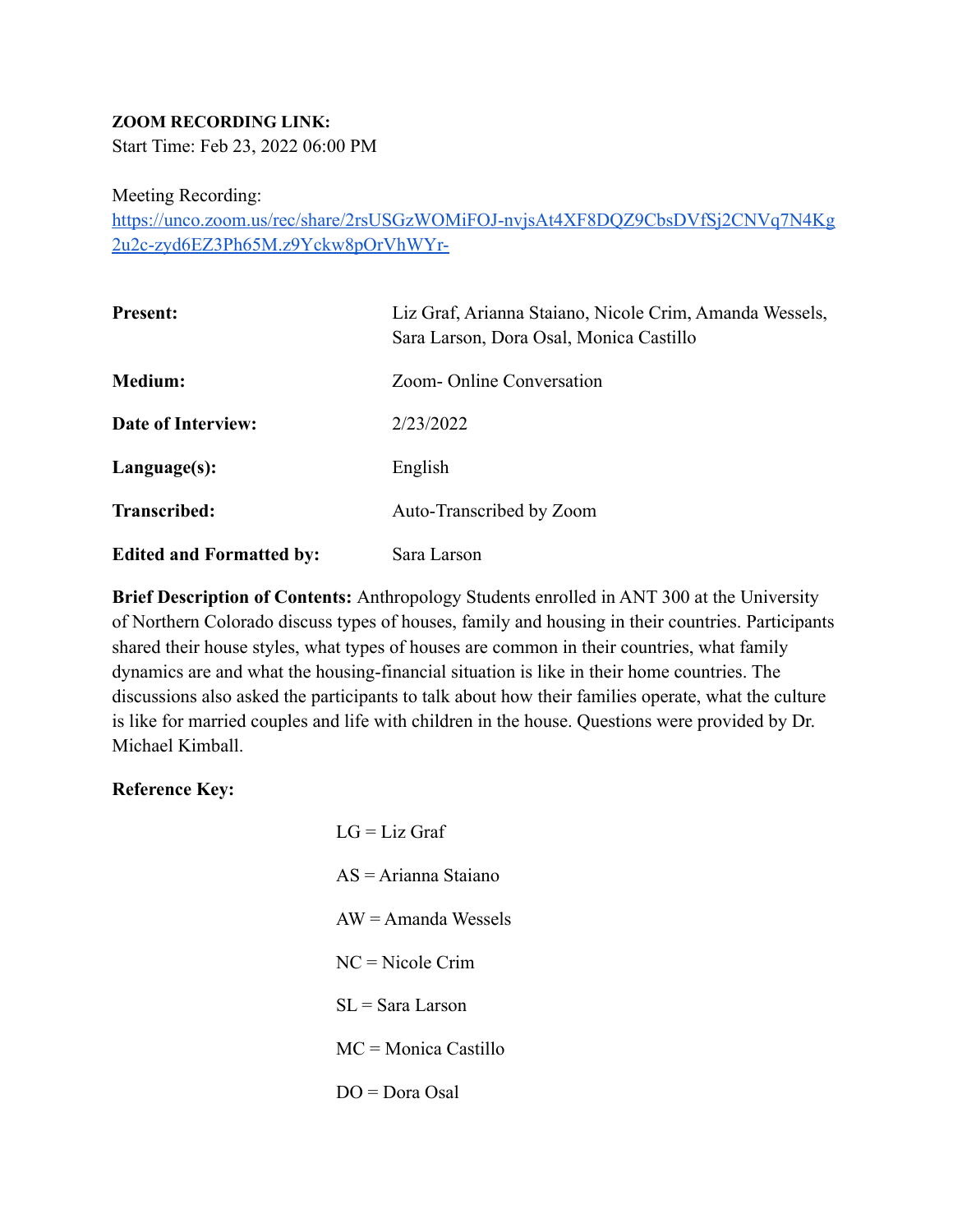### **RECORDING TRANSCRIPTION**

### **[00:01]**

LG: Okay. Can everybody see my screen? Cool

LG: Who would like to go first? Start it off

DO: Yes. I can see.

LG: You can see?

DC: Yes, I can see, thank you.

LG: Okay.

LG: [clears throat] I'll go first then. What kind of homes are common where you are from. Are they similar to or different from the homes, sorry, different than homes in the US and how I've always lived in a house, my first home was a [pause] Oh, like a duplex so it was like, had a, had another house attached to it. But other than that I've always had a house. I've got a big family, so lots of rooms were needed. And my boyfriend's apartment is the first experience I've had with, like, consistently living at an apartment. And it is definitely a smaller space.

DO: In my family, always a live in a house. Big house, with a… I think, is, I was looking for houses in, in Colorado and there are many beautiful house there but it's different from here, from Venezuela. I think the style maybe the styles that are here, there are many beautiful houses too and apartment condos. I think the difference is a material that made the houses or the apartment. And I think it is because the weather, the weather in the city or in the country. For example, we here only have two seasons and summer it's another, the other is rainy. And I think, for that reason the houses are different for the material. In USA that the difference is because you in USA have four seasons and of course it different in the houses and the condos and the apartment it has it has different materials and it needs to be for the four seasons. For example, I think here in these days is very is is still cold know in Colorado. is cold in Colorado weather the weather is.

AW: Yes

DO: winter. The winter.

AW: Today was the coldest day we've had this winter. It's been I think like nine degrees Fahrenheit today.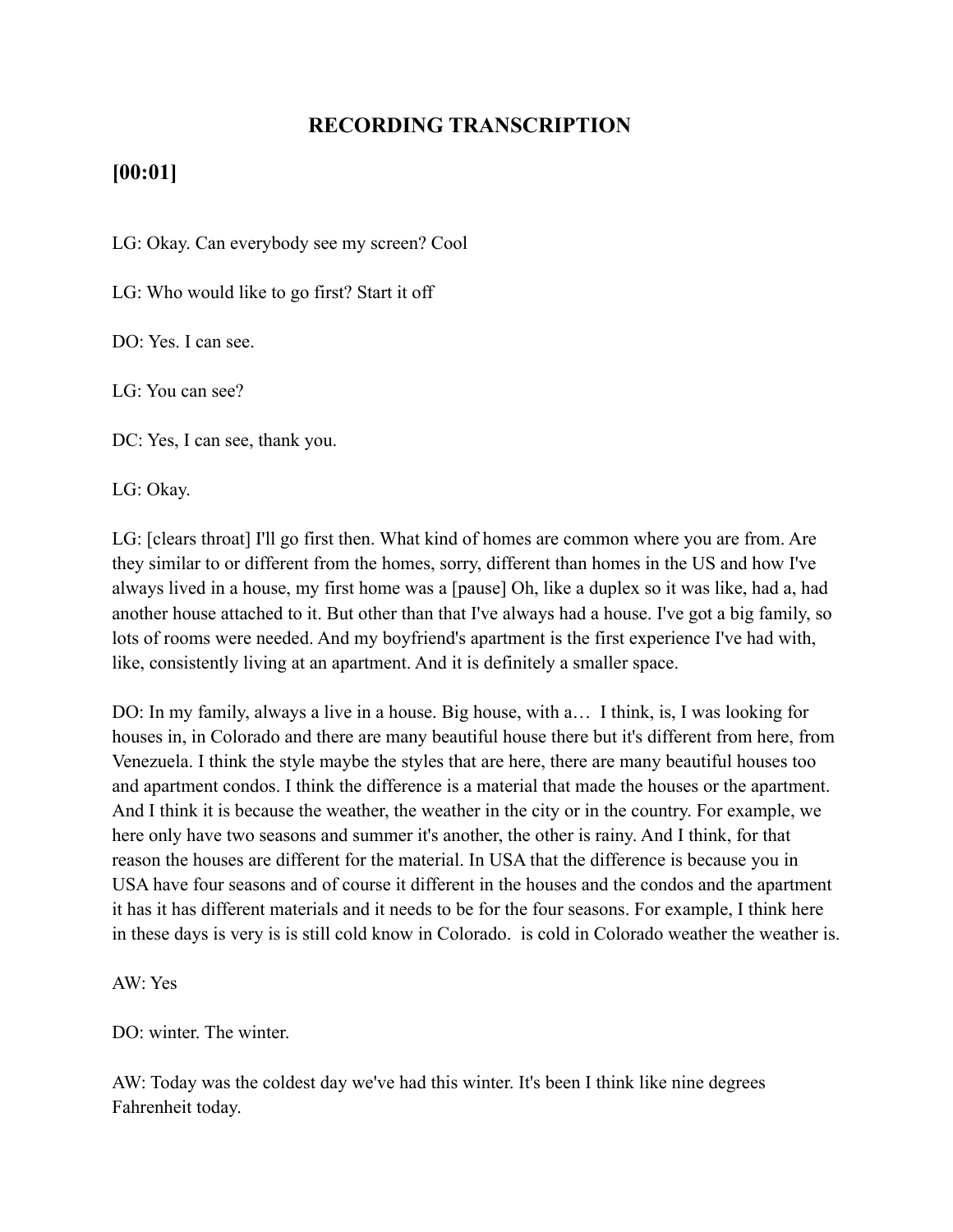DO: Okay. And winter is largest in in Colorado.

LG: Yes

DO:So you say more largest in the in the year, no?

SL: Yeah, winter goes up until April and the largest amount of snow happens in March. Not fun my high school graduation had to be inside because there was still snow everywhere.

DO: Oh, my God ice.

SL: yeah.

DO: I can't imagine. yeah I see in the pictures about Colorado its very, very beautiful it's very cold days. It's very cold no.

SL: Yes, very I grew up in the mountains of Colorado which gets even more snow and gets even colder.

#### DO:Yes

SL: So our houses majority of the time you either have like a gas fireplace or a wood burning fireplace. My family has a wood burning fireplace and that was the worst chore was having to do firewood during the summer to cut up all the wood, so that we'd have it for heat.

DO: Yes. And that's, that's the difference, a big weather is essential to to have the material, the things that I was describing in a house is very, very important.

LG: Amanda it gets cold where you're from too is there are differences in the houses compared to Colorado?

AW: not really um.

AW: I guess I don't think that I'd know what like different, okay so it's really weird because, like where I grew up it gets super super super cold in the winter is like we'd have like negative 20 degrees with wind chills but the house I grew up in my dad like fully redid like one of the floors and like took off the like sheet rock and everything and behind it was actually no installation, so we had like the old time like heating system like the radiators that we'd have to like let air out of or like water. I don't know it was some weird key thing that we had to put on a hole and it was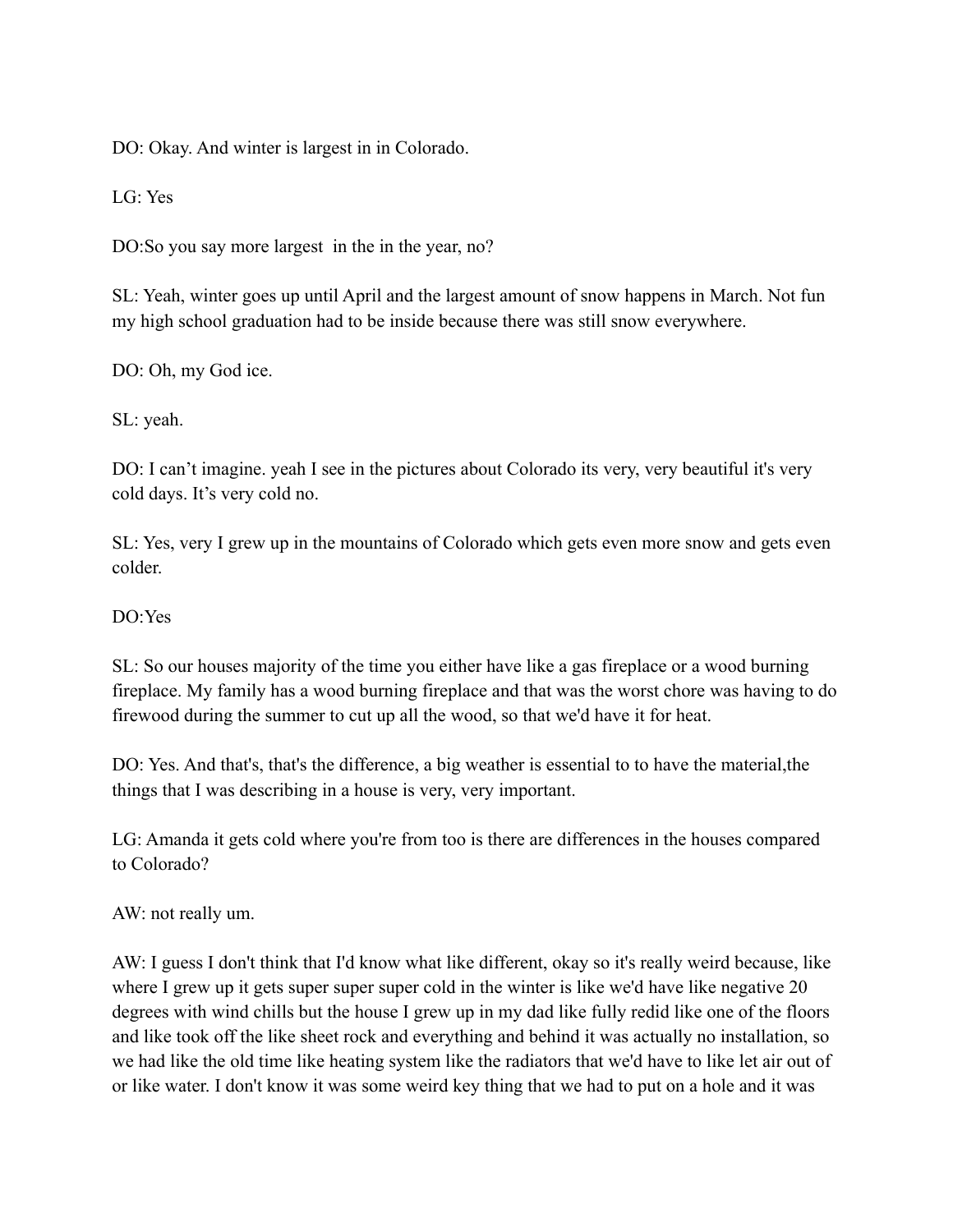weird so like I think that's the only difference because I've never seen that in any other house I've been in, but I think it may have been because the house I grew up in was like 100 years old, so.

SL: Monica I know you live in Burlington correct?

MC: Yes

SL: What's your house like in Burlington?

MC: Is some model home it's a trailer. I live in Mexico, like I don't know what, I say. That we're It's like less than that. I don't know what is plenty [unintelligible]. People make the squares with [unintelligible] and then they have to dry, then they make the houses. It's totally different and than here is like wood and everything is different and I don't have any heaters and there is cold but it's only like little cold not too compared to Colorado. I need to. I don't know what is that stove but I need to put wood in it like fire and then the house is warm.

### AS: Like a fireplace?

MC: is like a fireplace but is not is Like a square like a store but it's a little door and you open and put the wood in it.

SL: Okay okay.

MC: I don't know what it is. Yeah.

LG: Where in Mexico are you from?

MC: I'm from Chihuahua.

LG: Okay

MC: I live in a little town Benito Juarez Namiquipa Chihuahua. In these day I have water, but when I lived there is no water. I need to go to buy the water and, like here. But these day is they have water in the town and electricity, everything these days yeah.

SL: Ari, Nicole what's common for you guys?

AS: Well, I grew up here in Greeley born and raised so you know what you see around really that's that's pretty common for me. I grew up in, it's called a town home it's like a, it's like an apartment with multiple levels.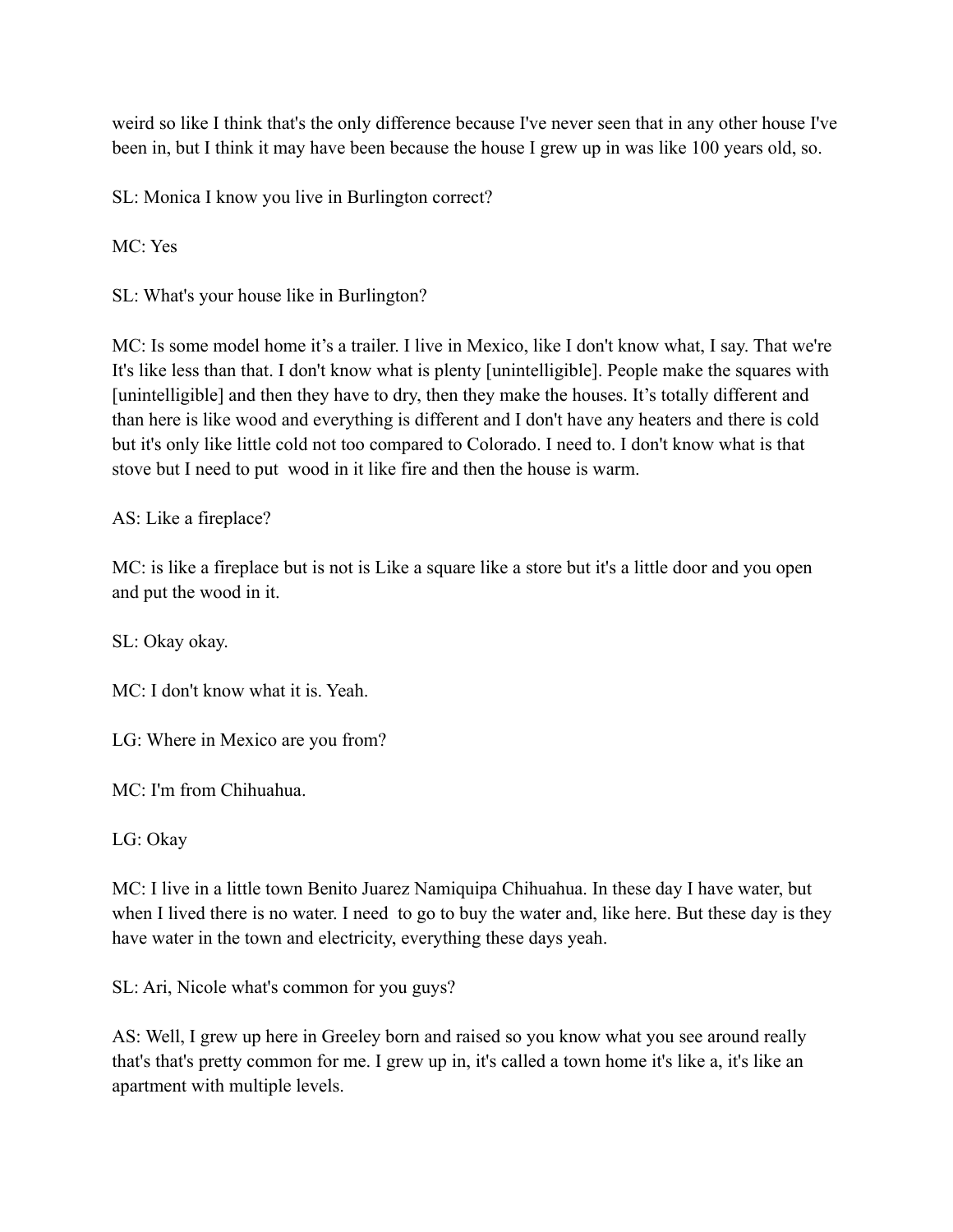#### SL: Okay yeah

AS: So I grew up over by the mall, which is a sketchy area and those those townhomes over there, we were there for seventeen or eighteen years, the majority of my life, and then we moved into a house in Evans and I lived there for two or three years and then me and my fiance got an apartment in West Greeley. So yeah.

MC: I find translation, it's Adobe house, I think, is.

AS: Adobe yes. Absolutely. sure. yeah. That's what i was thinking but I wasn't sure

DO: Maybe it's because in Chihuahua it's the driest weather or not.

DO: It's dry

MC: yeah.

SL: My parents house tries to imitate adobe but it's stucco which is like foam, which if there was a forest fire not great, the house would probably just melt. But you know that the builders tried. Not very well. But it's yeah, I've also lived in a duplex and then now I live in a really old house that nothing works and that is so much fun.

AS: Welcome to houses in Greeley!

SL: Yeah.

DO: Okay.

LG: But you brought up a good point about houses in Colorado. It's like we, the mountains definitely do have fire for sure, like wildfires. And, of course, like my hometown just burned down, and it was not in the mountains. So Colorado houses can withstand cold for sure, but they cannot withstand fire.

[talking over each other]

SL: Really common right now up where my parents live is people using like steel siding because the rusted look is really popular right now. The inside, it'll basically be an oven if a fire starts. Just all the steel will melt and then. it's good insulation, but.

AS: Where are you from again Sara?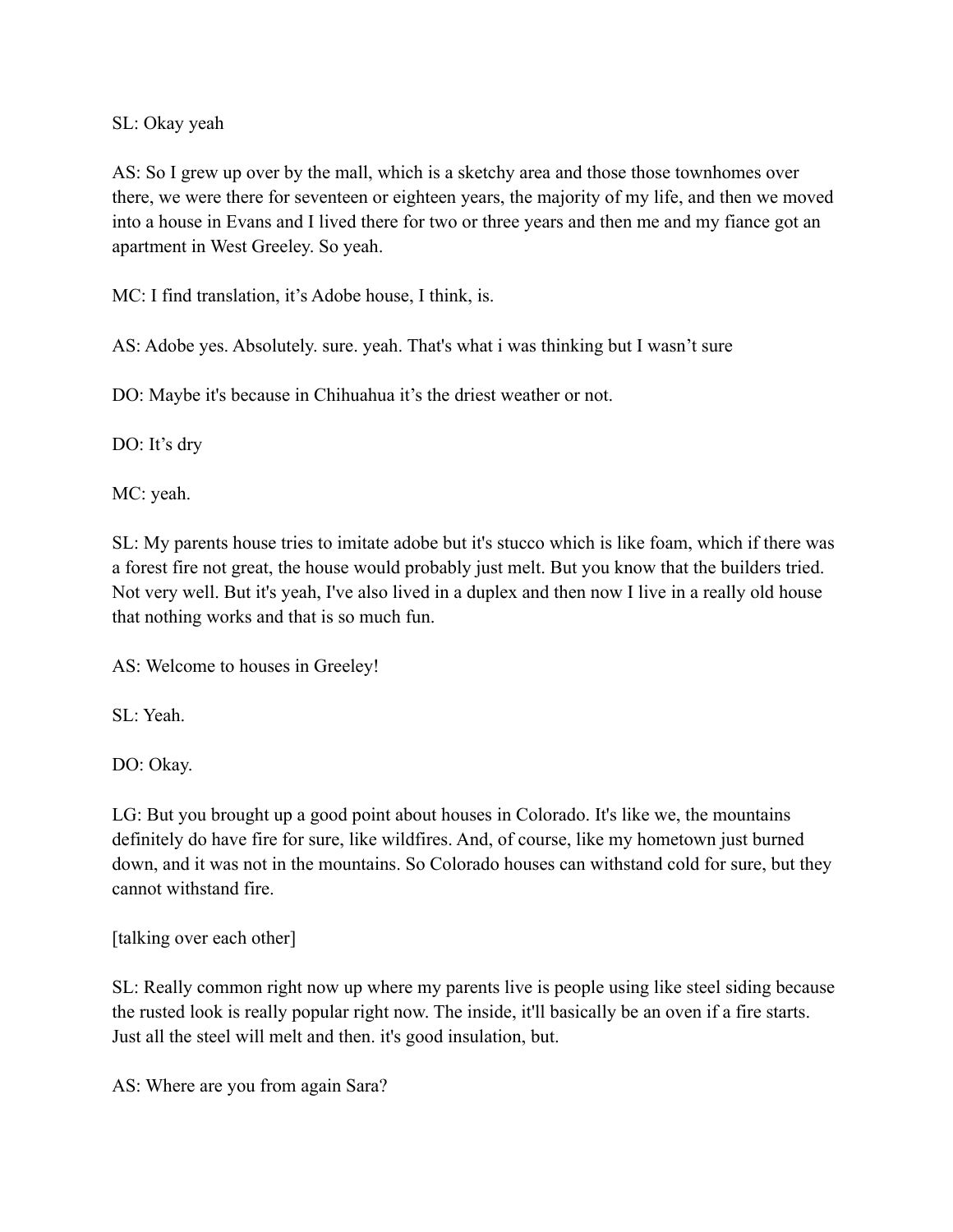SL: I'm from Evergreen.

AS: Evergreen okay.

DO: Evergreen

AS: Wait we're the sunrise group though haha.

SL: Yeah…

LG: Oh I'm going to answer the second question.

AS: Go for it.

LG: I am only 20 years old, so I'm going to say that it is very difficult to buy a house where i'm from and I don't think it has to do anything with age either I think it's difficult all around because so much depends on it and even renting is like hard or difficult it's it's not the best system, in, in my opinion.

AS: I agree my fiance and I, we're trying to buy a house for a little while, and he has the VA home loan and even with that it's still just a mess of "Oh, but you can only have like this, many dollars, but the VA won't pay for that kind of house" and it's insane so we're going to try again after we get married. Hopefully we'll get a little bit more of alone what we got the first time um, but it is it's ridiculous and you have to save for like a down payment and then you have to pay property tax and you have to look at like what kind of area its in, and if you really want to live there and stressful.

LG: What's a VA loan for everybody.

AS: Oh so the the VA home loan is when you get discharged from the military, with full like honors and benefits and everything, then they will help you buy a house and it's pretty much you're guaranteed to be pre approved for a home loan, the amount is what is what's varied between place to place but are pretty much guaranteed for a home loan oh some amount.

AS: Sorry.

AW: I know, right now, like in the Black Hills it's kind of difficult to buy a house, because a lot of people are trying to move out there. Like my mom works at Harley Davidson motorcycle place and she said, this summer, she had a lot of people from like California and Oregon who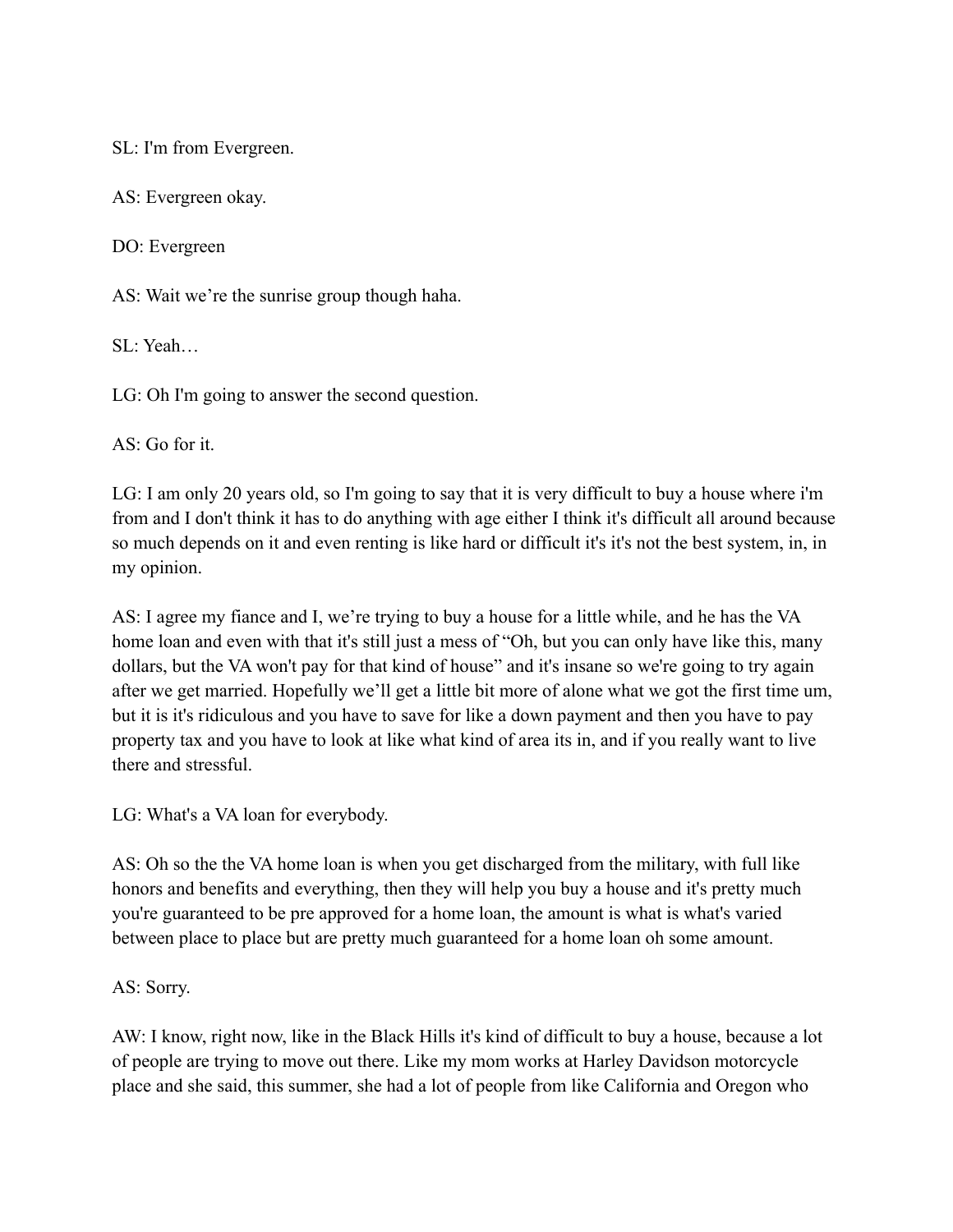wanted to move out to the Black Hills and she tries to like tell them to not because she doesn't want to overrun with people who I mean Oregon would be okay, but like people who don't know how to drive in the snow or don't know how to like do anything in the inclement weather but um yeah so right now there's not like a lot of I think that's in a lot of places right now there's just not a lot of houses for sale.

SL: Everything's getting so much more expensive like my rent at my last house just for like my bedroom and utilities and for my own bathroom was \$700 which is really great. The house I live in now because it's a campus ministry house it's \$325 a month, which is some of the lowest you can get in Greeley but there's like all these requirements, you have to meet to be able to live in the house.

AS: yeah.

LG: What kind of requirements?

SL: So this is the Lutheran Episcopal Campus Ministry house. So I have two roommates that are part of a non denominational church. They had open rooms, and so they were able to move in. But they try to have really only like Lutherans. Work it like live here, so I worked at a Lutheran camp this last summer and I'll be working there again this coming summer. So they really try to have like Lutherans or Episcopalians living in the house. So I met, I worked at Lutheran camp and I grew up Lutheran so that's why I'm able to live here. I know, like the Catholic campus ministry house the nuns have to approve you and all that.

MC: [Amazon Alexa speaking in background] You already have severe weather alerts turned on okay.

SL: Yeah so it's it's really interesting and for my Grad Program that I'll be applying for there's only three schools in Colorado that have it and one of them is UNC so I'm now debating just with prices do I move back in with my parents for a bit and just work, or do I stay in Greeley and immediately go into my Grad program while staying in this house.

AS: What about buying a house in Chihuahua Monica what was that, like?

MC: My town, I think, is cheap you don't buy with work that's why people move to another city. And they immigrate to US. or more. or good word works. But in Colorado here in Burlington it's expensive a little house thats like one bedroom, one bathroom and a little kitchen is like 100. Expensive or \$95. When I pay less space where I live, I pay like 200 to 245. I think it's expensive, but I have a cousin in Denver and he pay like 650, I think, a month for the space. Yeah.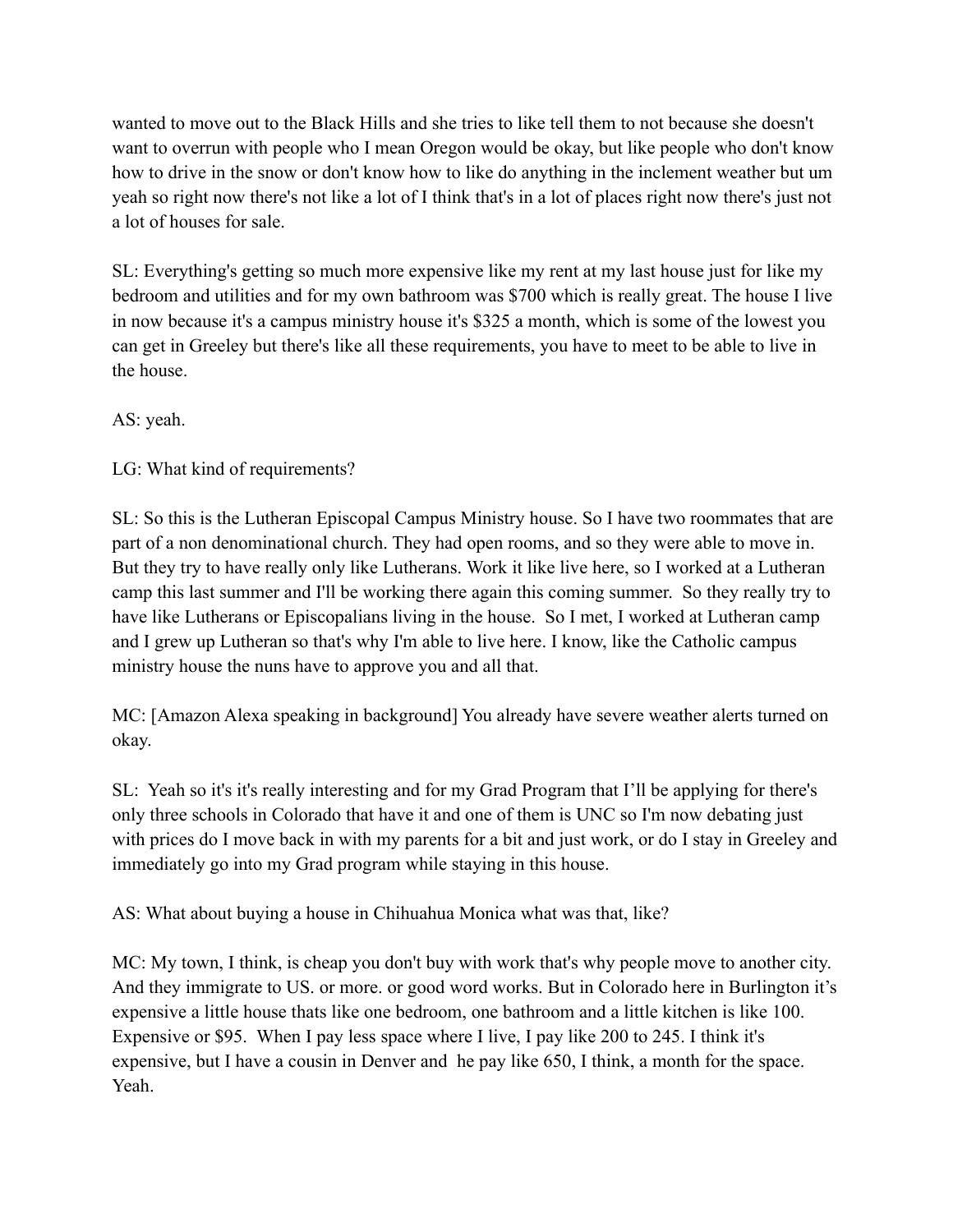AS: Yeah Colorado in general is just kind of an expensive place to live in.

MC: Yes.

SL: Dora…[interrupted]

AS: But it's beautiful!

MC: Yes.

SL: Dora, what about you? What's it like to buy a house in Venezuela?

DO: Okay here in Venezuela it's very expensive top because well, is the. The problem in Venezuela is that we don't have work. We don't have a job. Because, we have a financials problem in all the country. Many immgration of Venezuelans outside to the, to the other countries like Ecuador, Colombia even a USA too. Because here the conditions to live are very, very bad and nowadays, for rent or to buy a house or an apartment is very expensive, you have to to do some some job in dollars. For example, a stay in Colombia I try to save money. With this money try to, to, to buy a, to buy a house, a house, a little house or it's very expensive And it's because a here is very bad, is very bad to leave, we don't have a job, and with this with this problem I think nobody nobody can buy. It depend, if you have money if you're rich, of course, you can buy anything, but if you don't have money it's very bad.

[Talking over each other]

NC: Is there anything is..

LG: Nicole, go ahead and ask your question again.

NC: Sorry, I like it wasn't letting me unmute for a second, but I was just going to ask is it hard to get a job there?

DO: Now now I'm not a, I'm not working, because all day enterprise are closed because how can I say this. Everything is in dollar and the salary are very slow and then I think the problem is, we don't have enterprises who can work here in Venezuela, for the prison is very, very bad is a we don't have how to live very well you don't have to buy, just only the food. You don't you can't buy a cloth know you can't buy cars or apartment just food just for leaving just med medicine or pay pay the doctor, but just for that the money here in Venezuela right now.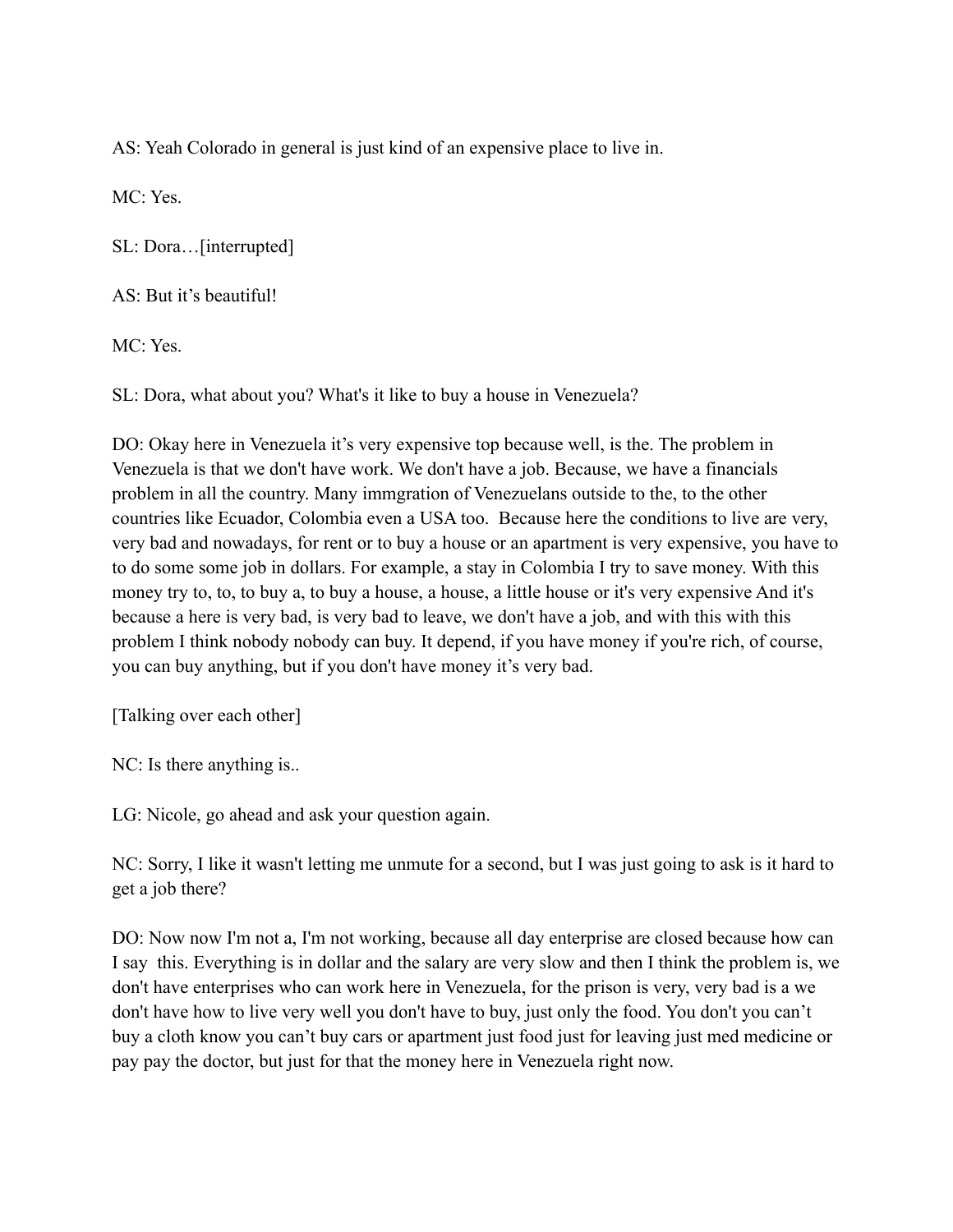LG: What do you mean by enterprises?

DO: Okay.

SL: Do you mean like businesses?

DO: A business

DO: For example, I was working three years ago in a factory SL: Okay

DO: made a ceramic tiles factory. And I was the manager of logistic, logistics manager. And then they close the the factory and I couldn't, I couldn't do nothing before er after that. The the very the very week the factory was closed and nowadays only only five, but they are working with a little people. A low of people, an amount the amount of workers are less than three years ago okay.

SL: Yeah that's really interesting they like. Not by choice, right now, but what's really happening in the US and Colorado in general. There's a lot of open jobs because it's jobs people don't want and it's jobs that people are just tired of because they're not being paid well. So its kind of the opposite problem of where we have too many jobs and not enough people where's sounds like Venezuela there's not too many jobs but there's too many people.

DO: Yes, I think, in Canada, too, is that same problem. I was reading about that, they are looking for mi migrants to to do the job by Canadian don't like to do. Nowadays, it's very difficult in construction construction area.

SL: Yeah

DO: Because they they don't want to do the Canadian don't want to do this job, and I think that's a The most prevalent that maybe, USA and Canada half in these days yeah.

SL: Anyone else in your family's work?

LG: Well, currently both my parents are out of a job, right now, my mom got her job got repositioned she had the job for 18 years and then they decided that you had to have a nursing degree in order to have the job and so she she got laid off for that and then my father got fed up and was mistreated and he just he quit so it's interesting, but I am the oldest one currently in my family working.

Oh.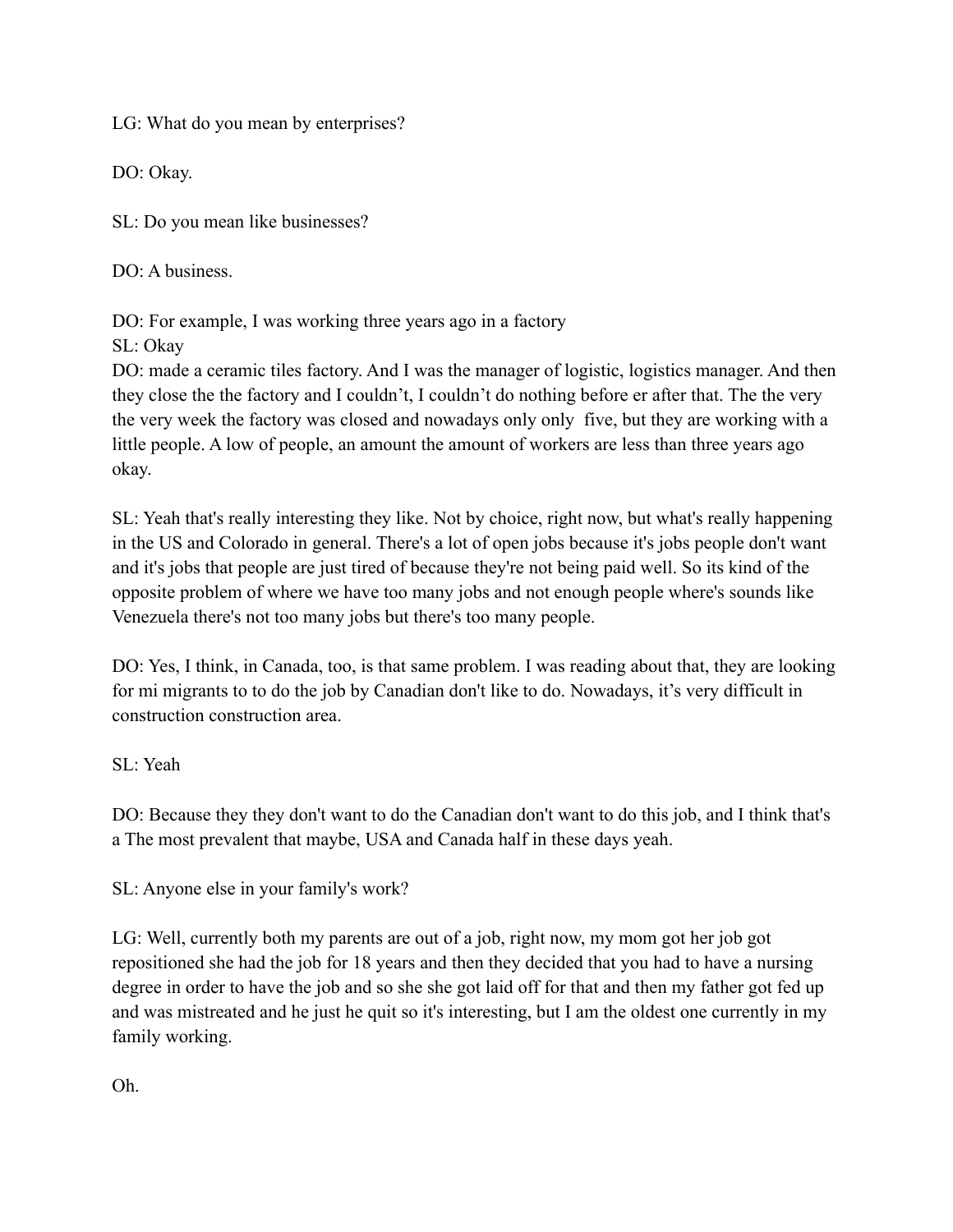LG: But I don't have to support them.

Okay.

LG: I bought [interrupted] oh go ahead.

DO: What does it differ, leaving.

I.

LG: I go to school, full time so in The Times that i'm not working or sorry not going to school I work at the Tutoring Center on campus and I specifically help anthropology people and then I work for another business for a psychic and we run a business togethe it's life coaching it's bit yeah.

that's cool.

NC: that's cool is.

LG: yeah.

DO: i'm now I am surprised, I made a jelly i'm a two by two to sail were in.I made jelly of strawberry beaches of fruits jelly of fruits to sell in In the supermarket or something like that. I just the to do that my job.

AS: So awesome Dora.

DO: yeah this very Very good job. I like to cook.

SL: Monica, does anyone else in your family work and what did they do?

MC: I said.

Okay.

MC: He went got Midwest are like okay yeah he worked with biggest He has a like 20 years and then.When they get in burlington when they come from Mexico he hit get our. Work work grabbing the. Here so When the two years.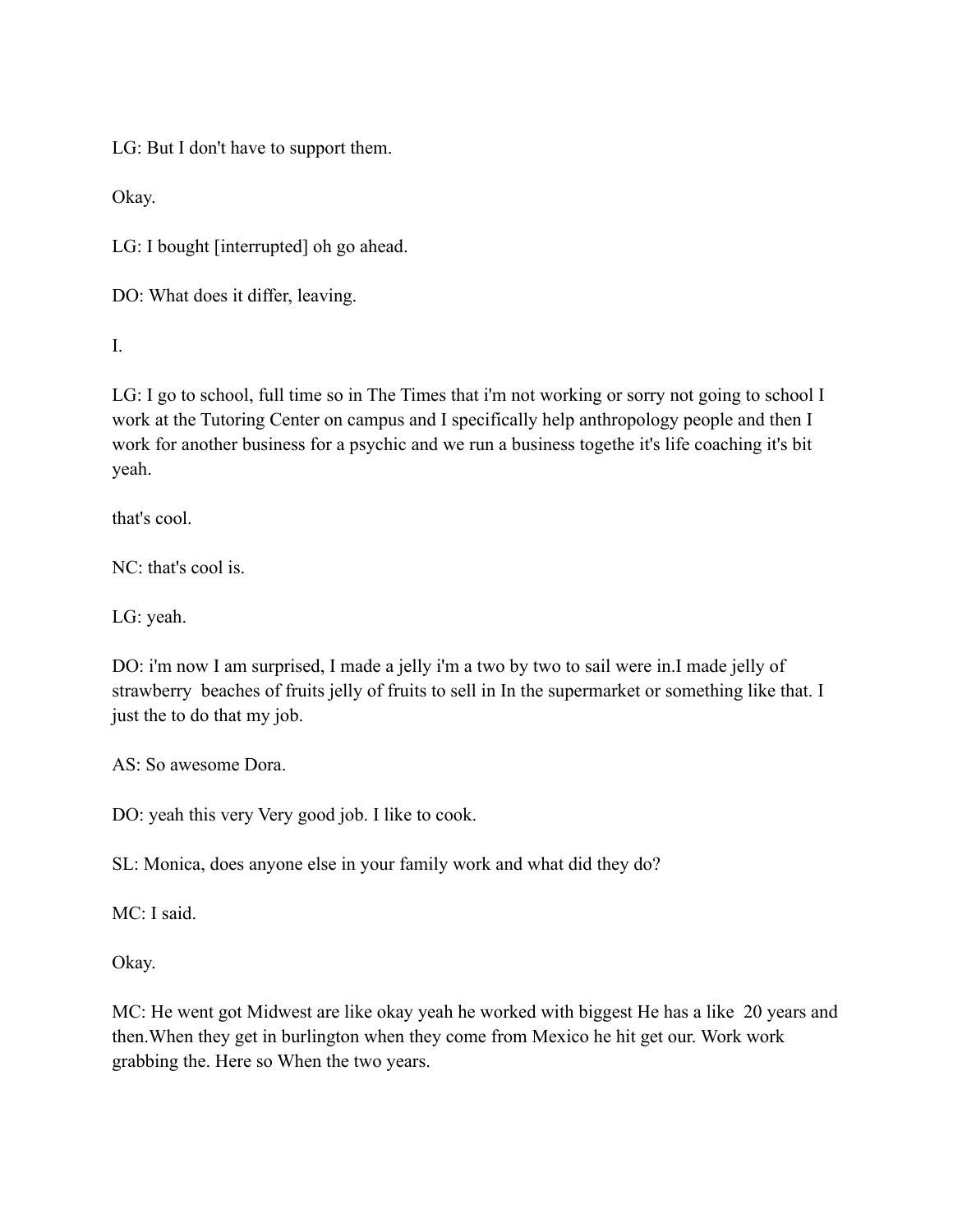SL: I am the only one of my family that is not working right now, I'm a full time student. My sister just finished her associate's degree and she works, the whole time my dad actually no i'm not the only one not working right now. My dad had a nonprofit that he started that worked with veterans with ptsd and other visible injuries and they'd go on week long motorcycle rides and then at night do workshops on how to deal with ptsd and his ptsd and anxiety were getting in the way. So he just recently stepped down from that and then my mom runs her own business. She's a software consultant and she's one of the top people in her field so she's the breadwinner, my dad is just kind of a sugar baby at that point that is yeah he's useless.

SL: Amanda, what does your family do?

AW: um so my dad's in the military he's actually retiring this year it'll be like 35 years wow.And then.yeah um but we so we moved to the black hills like eight years ago, and my mom hadn't like worked since then, but now she is she says she works at Harley Davidson and then she is also. Like a lab ta at the technical school up there's a biology lab to because that's what her degree is in originally.

SL: So do you live with your parents right now Amanda? Are you in Colorado?

AW: No i'm in Colorado I live down here and yeah um I wish I still lived with my parents I love to that yeah like now, I have to do everything myself and just you know, have a home cooked meal. For my mom like I think that's What I miss the most about being in school is not having my mom's cooking.

AW: yeah.

SL: Dora who lives with you at your House?

DO: With me live in my mom. But she my mom is cheese at seven years old. Of course, she she doesn't work. um she she's she's a little sick now she's going out of poverty lighting. i'm just. Only I I I work in the preparing the jelly i'm some sweet. um i'm a sucker see you, but all in in USA I think flung flow, no, no.Let me see him.And I have my house rent I rent my house I. And I I receive dollar for that painting. And with that it just later, but I can buy put put up medicine medicine.

AW: For my camera when you when you said you rent your House, do you like have rooms in your House that you rent out and you still live there.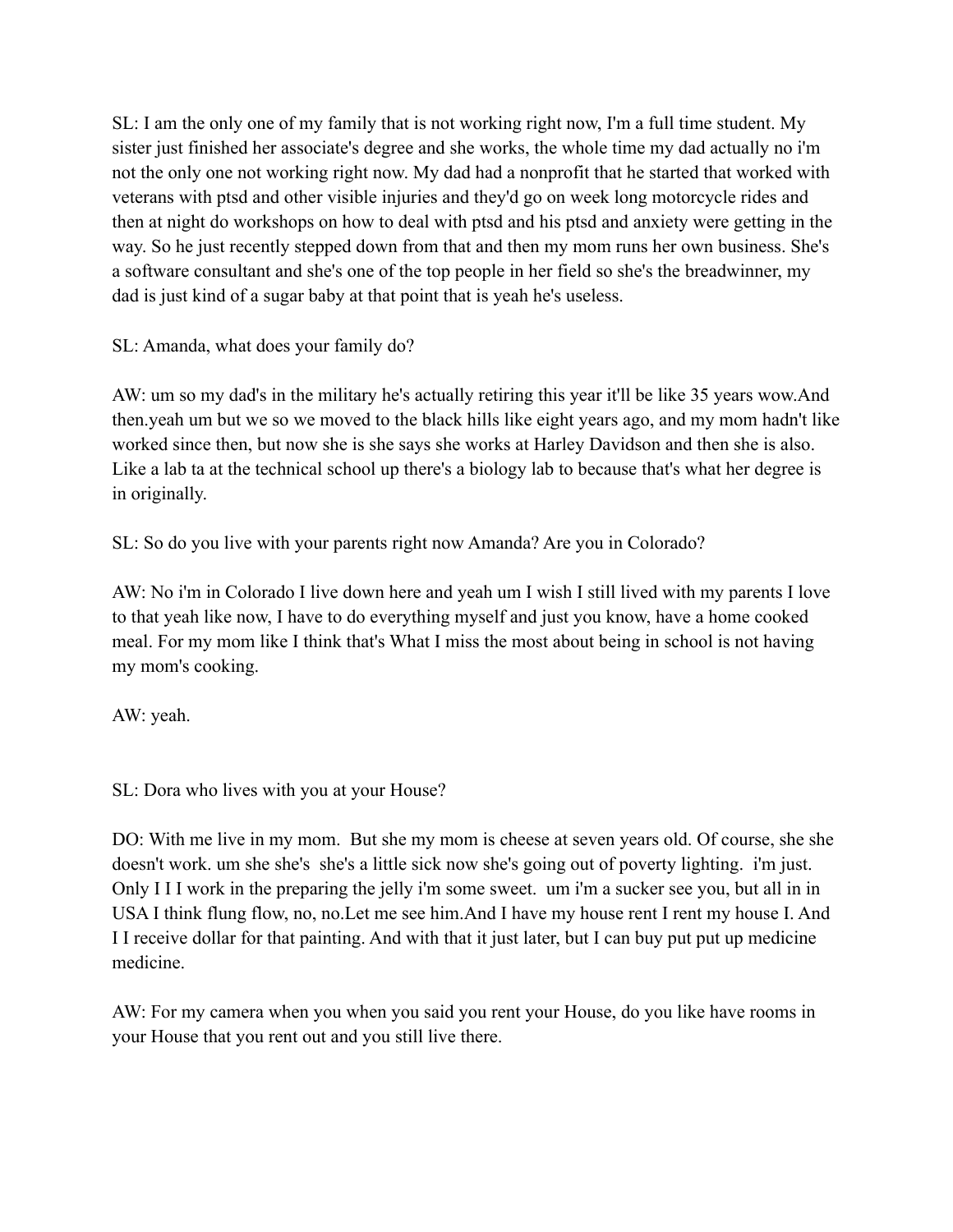DO: No, I my house is in another city. That calls but kismet isn't is. It from my mom house is on our in my car and I rent that house to to have the money, and to pay the for to maintain myself and my mom.

AW: So, are you living at your mom's house right now.

DO: Yes, I live in my mother House because chick she's very old and I taking care of her.

SL: Is it just the two of you that live there.

DO: I have my other, no, no, I had a for for two brothers and two sisters more, but they are in in their in their houses. From time to time they come to today my mom's house babysit her bring some food or something for her or for me to help us.

NC: Is your mom's feeling better.

DO: Yes, she's better I got because The last week.

 $NC$ : The last week.

DO: She was very bad um I was afraid but. I I grew a paid. The doctor, to come back to home, and to they put the the medicine, the treatment and now she's very, very fine.

NC: Glad hear that.

DO: Yes thanks for the help.

SL: Monica who do you live with.

MC: My husband and I and my daughter.

SL:Okay.

MC: She graduated this year. I think it may 15.yeah I guess.

LG: leader do your oldest children live by.

MC: I have a daughter my oldest daughter. She is already married but she's living in the same place me and another trailer.Okay Senate and the same I want to say that.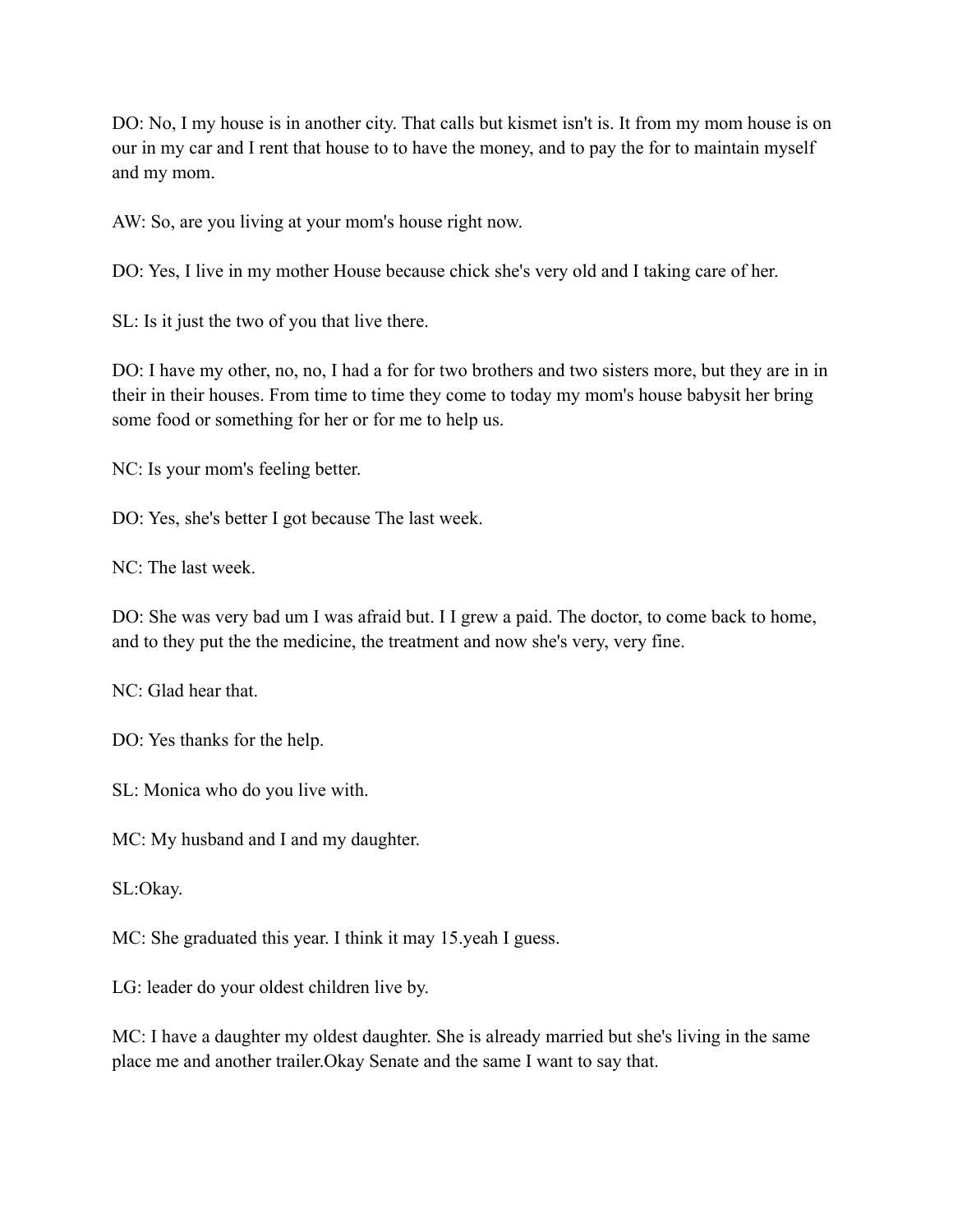AS: Space over there i'm like neighborhood.

SL: yeah okay.

MC: And I have Because I Am marsh sport into this 34 years called In my stand Is 28. He born and may eight In my youngest. Is April night. She is almost 18,004.

uh huh.

MC: yeah but she cheated on where she's only go to school. And when she is out for the school to me to clean the House or She kept the my grandkids one is 11 and My granddaughter's seven. But every day, they say, I can spend the night with your grandma Oh, my goodness, I can't. Because i'm burlington they don't have school on Fridays.

SL: Okay yeah yeah.

MC: And they decide to spend a night Thursday, Friday Saturday.

yeah.

LG: well.

MC: My husband, He to decide to go to Mexico. him and I buy I say oh you grab when the my grandkids know come one day and you went to move to Mexico. Oh yeah and One day she don't they have come to visit. He asked for that children's day they don't call do something that has. No um he say I don't want to move to Mexico, maybe later I don't know.

LG: What do you guys do that, like gets them to keep wanting to come back.

LG: it's just is from oh.

yeah.

LG: I can.

NC: As I spoil them.

MC: yeah they say i'm I am angry sometimes that are they come in every time I say clean the House pick up your toys, I have toys for them in here and they have toys in their house and for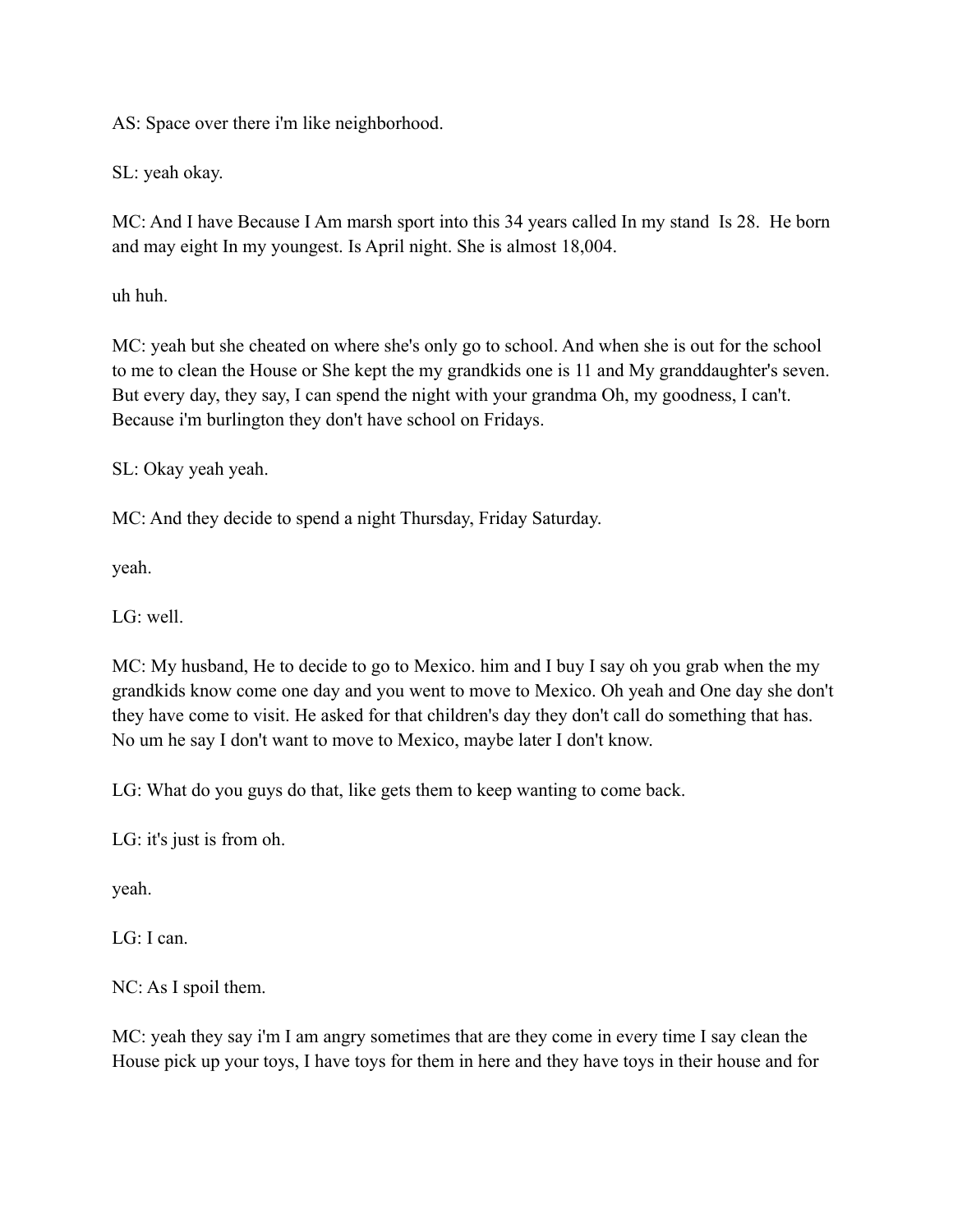heaven's sake ways, you have A shift in here this yes Okay, they grow up and they don't have nothing to house.

AS: He there you go.

MC: Yes, yes, and I makes them mess.yeah one day.

NC: But they love it there.

SL: Do you guys have like a head of the House like a person who's most important in the family.

SL: My mom's, the most important person she makes the money that's what happens.

AW: I think my mom is to like I really think that our House could just go downhill if she wasn't there. But then again will like she likes to take over things when we're doing like if you're in the kitchen cooking she'll come and take over. But we were talking the other night, she was so proud of herself she told me that she let my dad make they get like these pizza kids from sam's club, she said that she let my dad make the pizza himself and then take over. But I think that's because she also has admitted that he makes better pizza and her.

LG: I feel like my parents are very good about. Well, I take that back I envisioned my dad being more of the head of the household. But my mom she was the one that did more like the cooking and the cleaning and like making sure the House was organized while he's taking care of like the bills and All of my sisters and I played sports, like every evening we were at some sporting event, so he helped kind of facilitate that.

AS: I grew up in a single parent household so my mom was obviously out of the House i'm. My parents got divorced, when I was four years old, and it was not a good divorce, it was very messy and I haven't seen or talked to my father, since then, so it was just me my mom my older sisters and then I had these two specific aunt my aunt my aunt my aunt megan and they were also single moms who's for lack of a better term baby daddies were just out of the picture, so the three of them just kind of teamed up and raised, like, I think it was like 12 kids together, so that was pretty cool because you know, looking back on it it's nice to see all about woman power growing up.

SL: Monica what's who's the person in charge.

All your families.

MC: And my family. yeah. I think my husband is my head Okay, when I say the.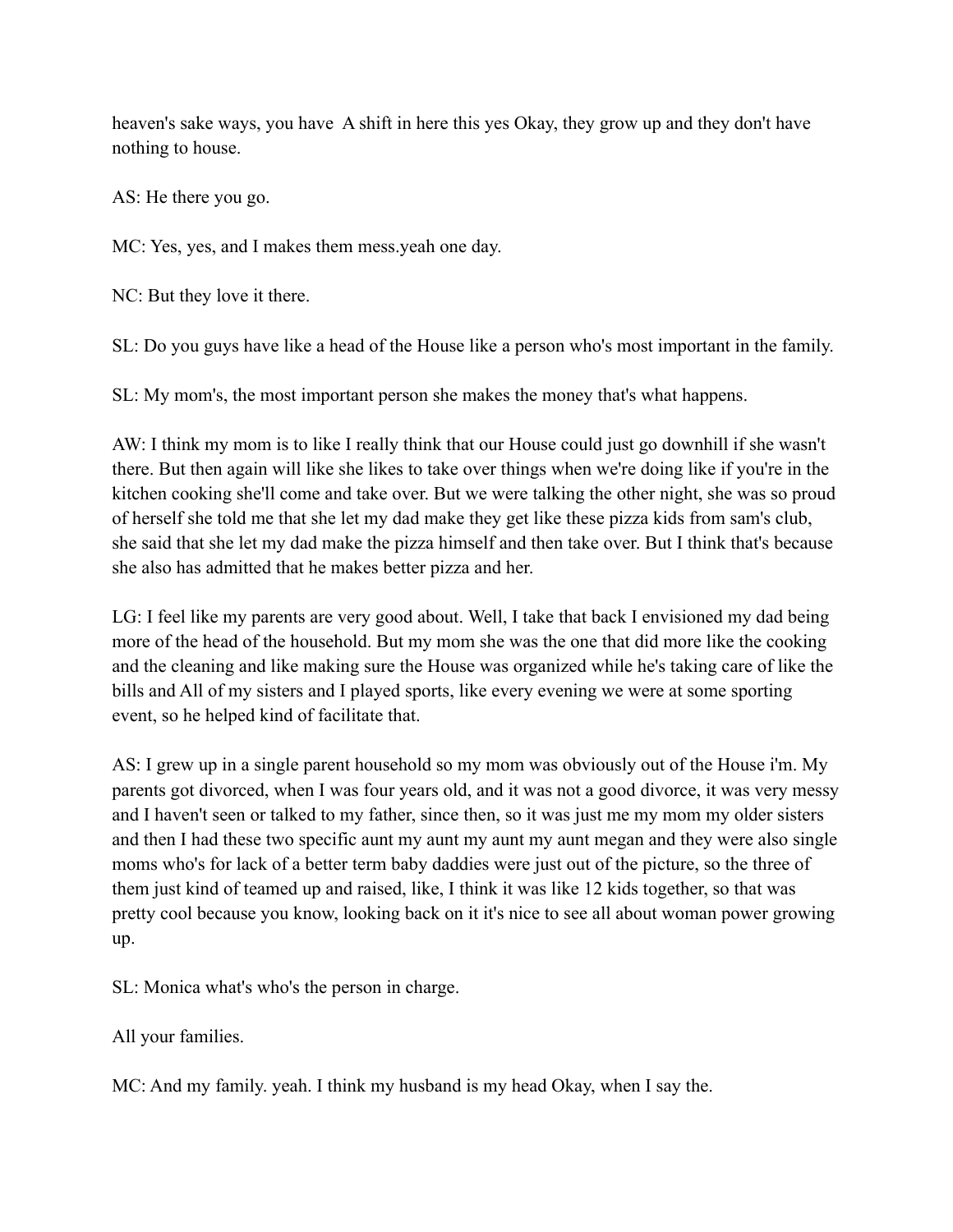SL: head of the House.

MC: The House yes I met, I met with him when I.

SL: extend okay what.

MC: Am I my birthday is in April, a very with him to in March 2 almost 35 years.

NC: Good standing anybody that long.

MC: yeah people in my town, they say I don't they'd say maybe I get together one year because I don't know him But I I him I know him to December January, February and I Marion marsh is only two months. When I met with him and I and the people say and Mexico, I didn't fully with guys to get along, but I almost 35 years One month, no one month. One week.

SL: yeah when we.

MC: When we go, my goodness.

MC: Yes.

LG: Well, I am.

LG: We have three minutes left in our time and I just wanted to check in And um specifically to Monica and Dora And just ask how are you how are you guys feeling about the learning process with English like is there any improvements that y'all are noticing just wanting to hear what what's happening for you as we're doing these sessions.

MC: I like. I don't find them a big oh that's why i'm sorry but i'm trying to display as I don't have I don't understand some words but I try to. find it. I have that less than a say what is a cancer, as always, and then she told me how to say that adult house. And my husband left because I don't know how to say it. I like it, I like it. Is. More speak because My family speak English, but they don't speak to me they speak Spanish my granddaughter say to speak to me is English and her father say first big to grandma's English because they don't know my friend, that she needs to learn English is why I speaking with her.

NC: practicing with your family.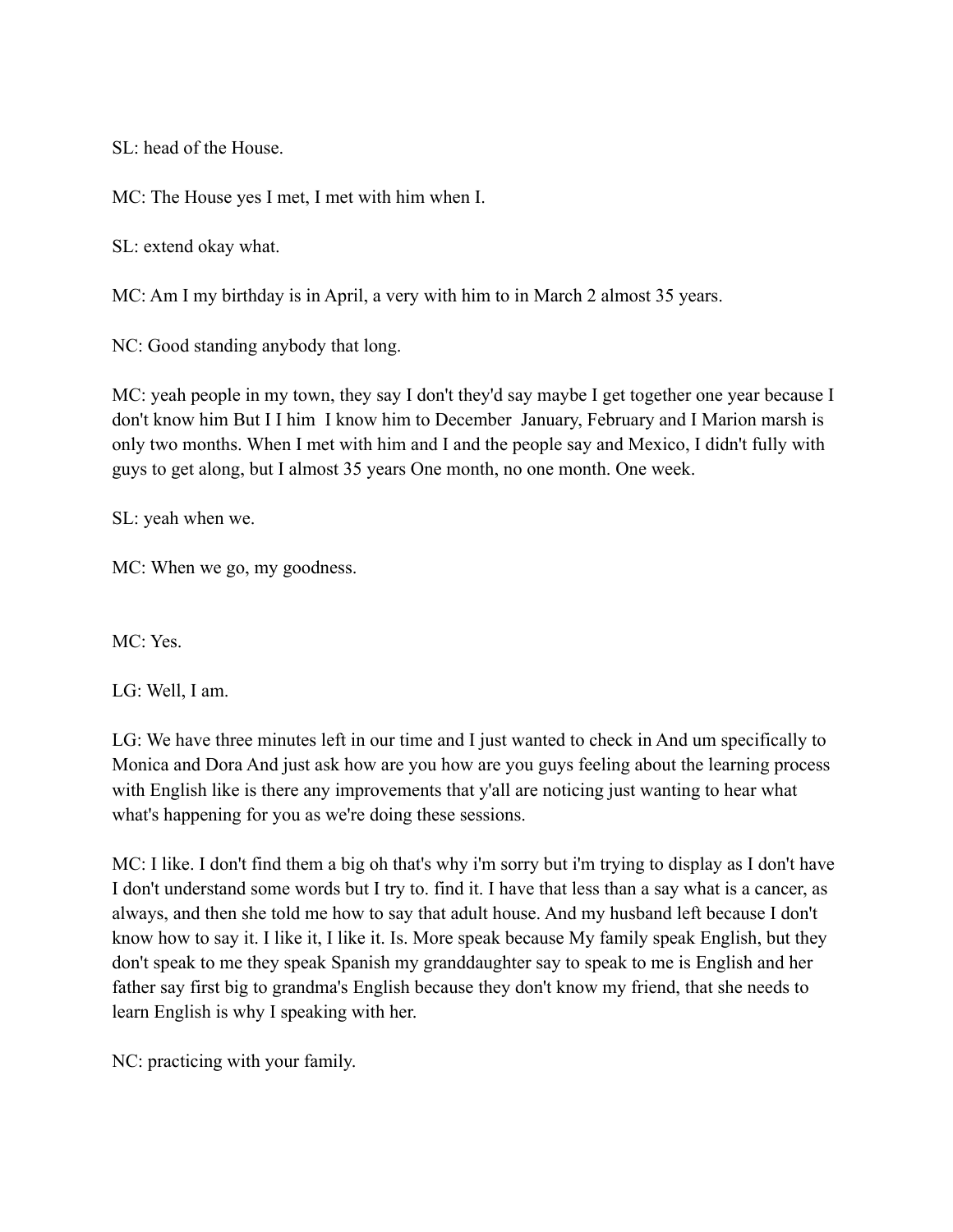yeah.

DO: I feel very well with you um I can understand everything with what you say and I try in in the rest of the week to see movies in English or try trying to to get vocabulary to do better in the next session. I think he I had to practice more. yeah I think. Seeing the TV news or not TV news because Internet, of course, the news or movies on only in English and try to think in English, just to do a better divest the next time. I tried.

?: You guys are doing.

DO: i'm going to describe more I think I had to to to to work in describe more things To get the vocabulary I think I will be better next time.

LG: Thank you, both for sharing.

DO: I want to know, because I was I had I was seen the map of Colorado I want to know where where do you live In what county just to to to see in the map, where do you live.

AS: So I live in We live in a town called greeley um so Colorado is like a big Square and if you're looking at it on the map, then greeley is and weld county and there's going to be the top right hand corner of the square.

DO: Okay, I saw the square in.

AS: Colorado yeah yeah because Colorado is just a big Square.

DO: it's a very beautiful state.

LG: Very beautiful.

DO: It, I would like to see i'd like to travel a bit uh huh um. who live seeing in them.

SL: So Evergreen's where my parents live is just kind of right outside Denver. Like if you're looking at the map Denver's kind of like right here, and so, then my parents live like right there in towards the mountains and then green these kind of up right here.

DO: What's the name?

DO: Evergreen

SL: Like the tree.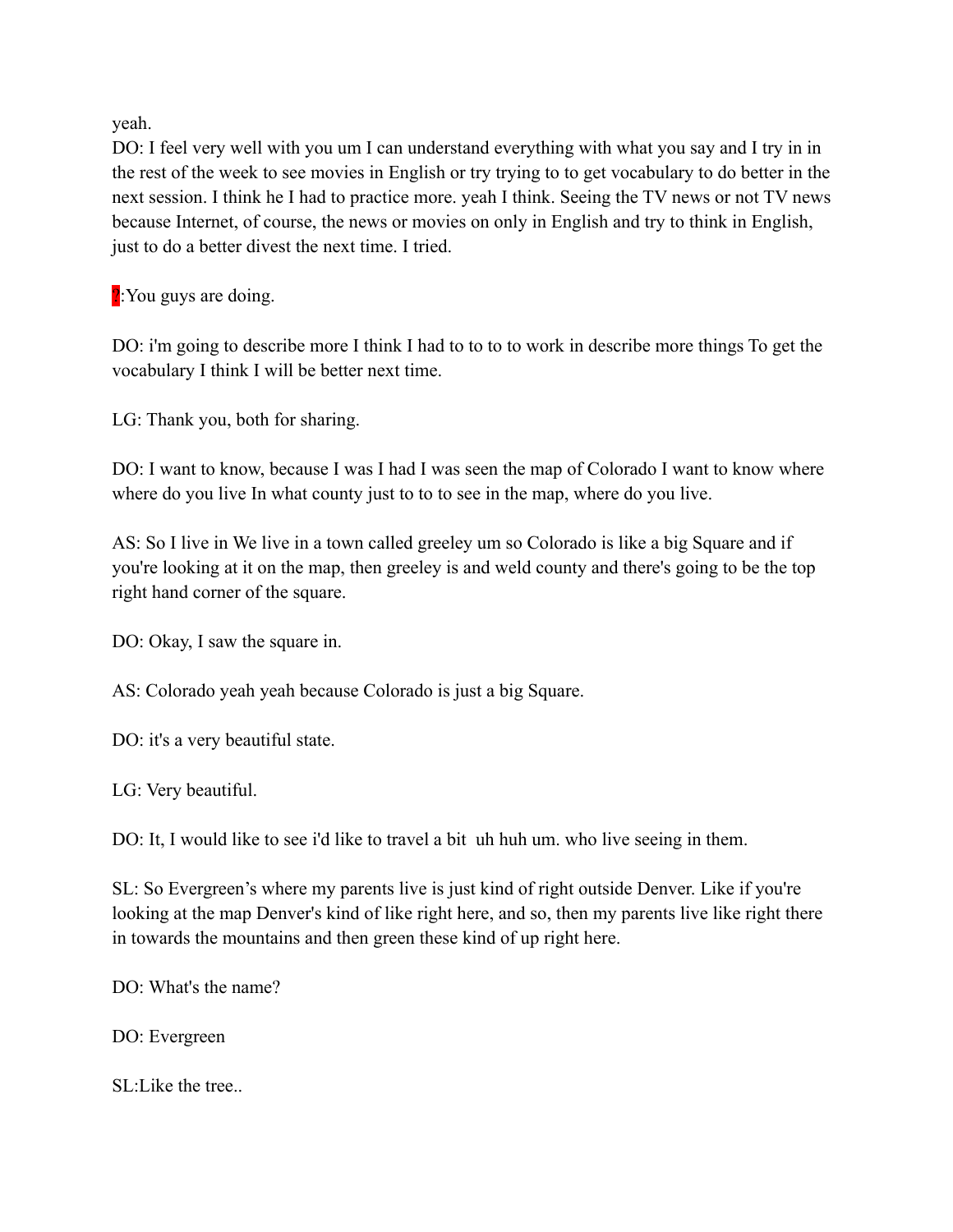I spoke, I saw yep.

DO: Monica.

MC: say something.

DO: Monica what's the name, where do you live. I burlington out okay.

MC: Thank you there's two hours two hours from Denver and three four really.

Okay.

DO: I mean.

Listen.

LG: I live in boulder county.So yes, well, it it's where they call it, like the foothills so it's where the planes meet the mountains or the hills meet the mountains.

DO: Yes, I saw very beautiful houses there.

LG: Yes, they have a famous like They call it a flat irons.

DO:Yes, very beautiful. Amanda?

AW: I'm from South Dakota actually not Colorado I grew up I grew up in brookings which is really close to the border between South Dakota and Minnesota. Okay, and then i'm like nine years ago we moved to rapid city, so do you know mount rushmore. The mountain with our presidents faces yeah so I live like 30 minutes away from there. Oh that's where my parents live that's right.

DO: Oh, thank you very much, just to look in the map, where the the places where you are.

LG: well.

DO: The margin there.

LG: Does anybody else want to add anything.